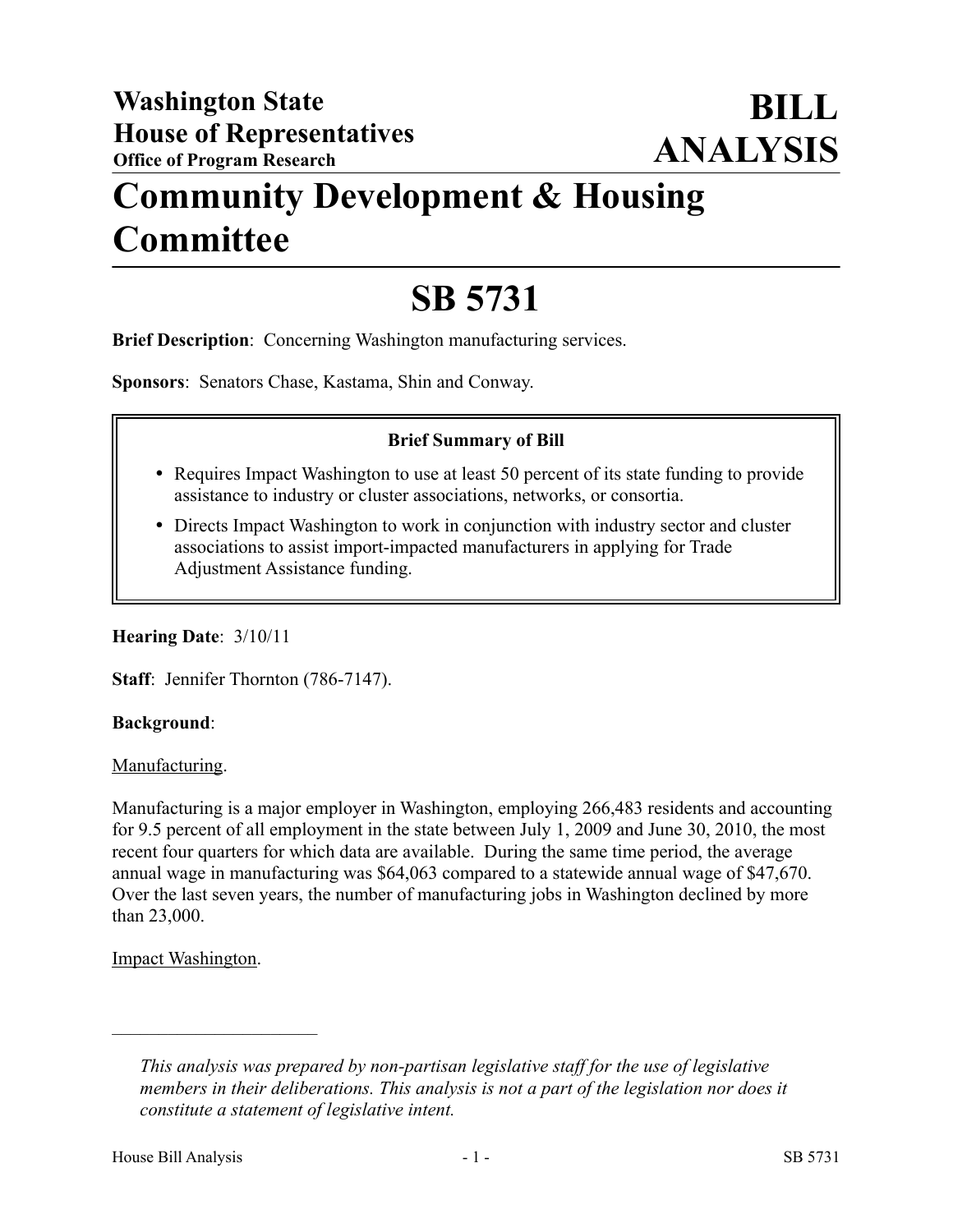Substitute House Bill 2726 of 2006 created Washington Manufacturing Services in statute. In 2010, Washington Manufacturing Services changed its name to Impact Washington. It is a nonprofit corporation whose mission is to strengthen manufacturing in Washington. By offering consulting services, training programs, educational and industry events and resources, Impact Washington focuses on helping manufacturers grow, increase profits, and develop staff in order to thrive and be globally competitive. Impact Washington is an affiliate of the Manufacturing Extension Partnership (MEP) program of the U.S. Department of Commerce's National Institute of Standards and Technology (NIST).

Impact Washington receives approximately \$2 million per year in funding from the federal government, and approximately \$200,000 annually from the state. Budget reductions decreased state funding to \$178,164 for Fiscal Year 2010 and to \$145,246 for Fiscal Year 2011. The remainder of Impact Washington's \$4 million annual budget comes from charging fees for services.

The NIST annually commissions an independent survey of MEP clients. The 2010 survey found the following results for Impact Washington's clients: increased sales of \$47,806,779; 150 jobs created; 410 jobs retained; decreased costs of \$12,127,512; and increased capital spending of \$18,576,608.

## Trade Adjustment Assistance for Firms.

Trade Adjustment Assistance for Firms (TAAF) is a federal program that provides financial assistance to manufacturers affected by import competition. Sponsored by the Department of Commerce's Economic Development Administration (EDA), this cost-sharing federal assistance program helps pay for projects that improve manufacturers' competitiveness.

The TAAF offers import-impacted U.S. manufacturing companies 50-50 cost sharing of projects aimed at improving their competitive position. Specifically, these matching funds are applied toward the cost of consultants, engineers, designers or industry experts for improvement projects in areas such as market development, manufacturing, engineering, information technology, quality, financial management, and general management. The TAAF pays for half of the cost of services for projects up to \$150,000, with a maximum TAAF share of \$75,000.

Firms work with one of 11 Trade Adjustment Assistance Centers (TAACs) that coordinate TAAF benefits. The TAACs are regional nonprofit organizations funded by the EDA. At no cost to the firm, the TAAC staff will provide technical assistance, determine if the firm meets the criteria for the program, and submit an application to the EDA on the firm's behalf.

#### **Summary of Bill**:

Washington Manufacturing Services may be known as Impact Washington.

Impact Washington is required to use at least 50 percent of its state funding to provide assistance to industry or cluster associations, networks, or consortia on specified topics that support the delivery of modernization services and training to small and midsize manufacturers.